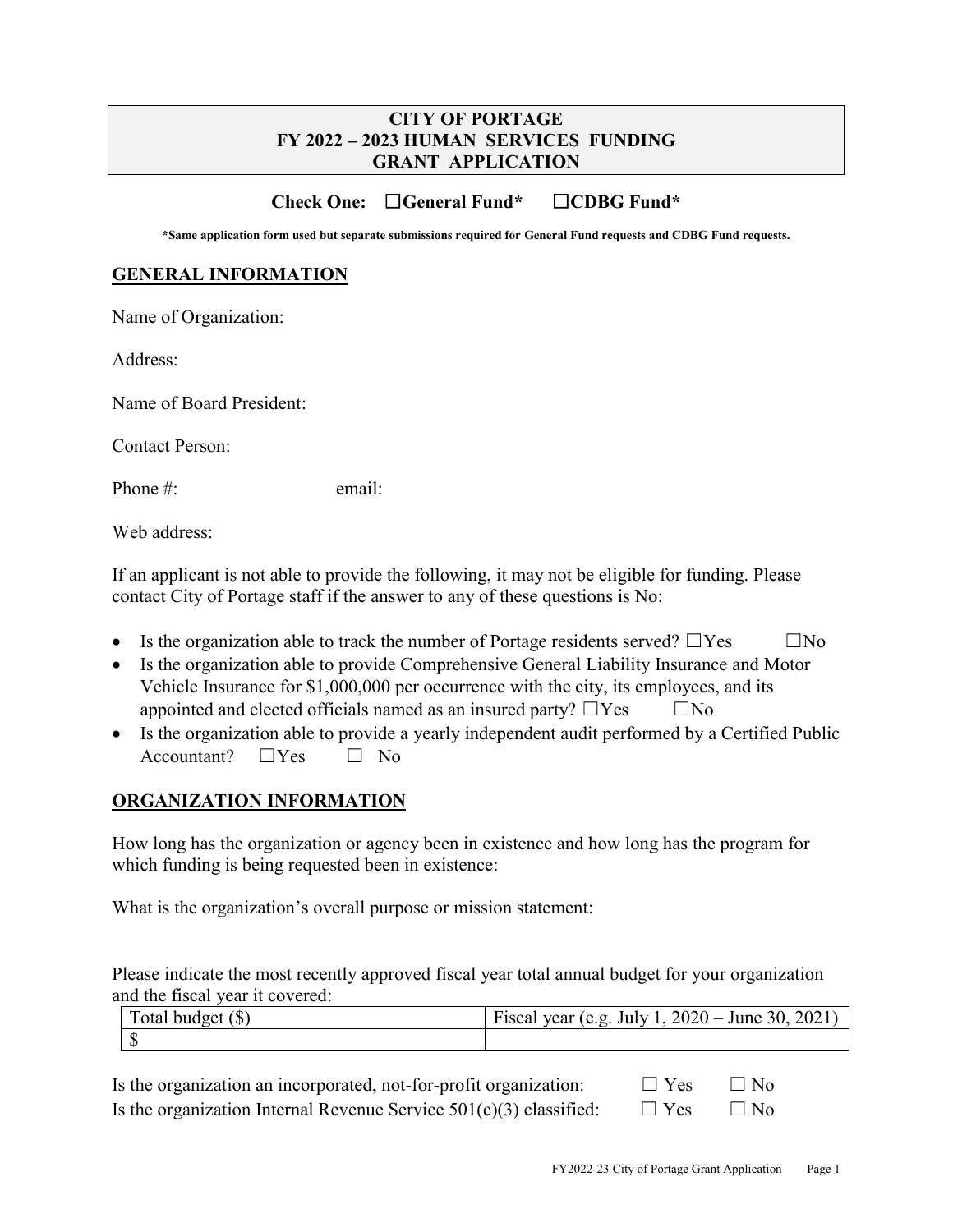# **GRANT APPLICATION INFORMATION**

1. Please list the individual programs and requested funding levels from the city:

|     | Name of Program                                                                      | Funding amount requested (\$) |
|-----|--------------------------------------------------------------------------------------|-------------------------------|
|     | NOTE: the same program numbers assigned in question #1 carry through to question #6. |                               |
| . . |                                                                                      |                               |
| ۷.  |                                                                                      |                               |
|     |                                                                                      |                               |
| 4.  |                                                                                      |                               |
|     |                                                                                      |                               |

2. Please indicate the specific intended use of city funds requested:

|     | Use of funds |
|-----|--------------|
|     |              |
| ـ ت |              |
|     |              |
|     |              |
|     |              |

3. For the program to be funded, please provide the total annual program budget and the percent of that budget being requested from the city:

| Total annual program budget (\$) | Percent $(\%)$ of funding requested from city |
|----------------------------------|-----------------------------------------------|
|                                  | $\frac{0}{6}$                                 |
|                                  | $\frac{0}{0}$                                 |
|                                  | $\frac{0}{0}$                                 |
|                                  | $\frac{0}{0}$                                 |
|                                  | $\frac{0}{0}$                                 |

4. For the program to be funded, what is the average cost of delivering one unit of service (for example, one hour of counseling, one night of shelter, etc.):

| Cost to deliver one unit of service $(\$)$ | Explain/describe one unit of service |  |  |
|--------------------------------------------|--------------------------------------|--|--|
|                                            |                                      |  |  |
|                                            |                                      |  |  |
|                                            |                                      |  |  |
|                                            |                                      |  |  |
|                                            |                                      |  |  |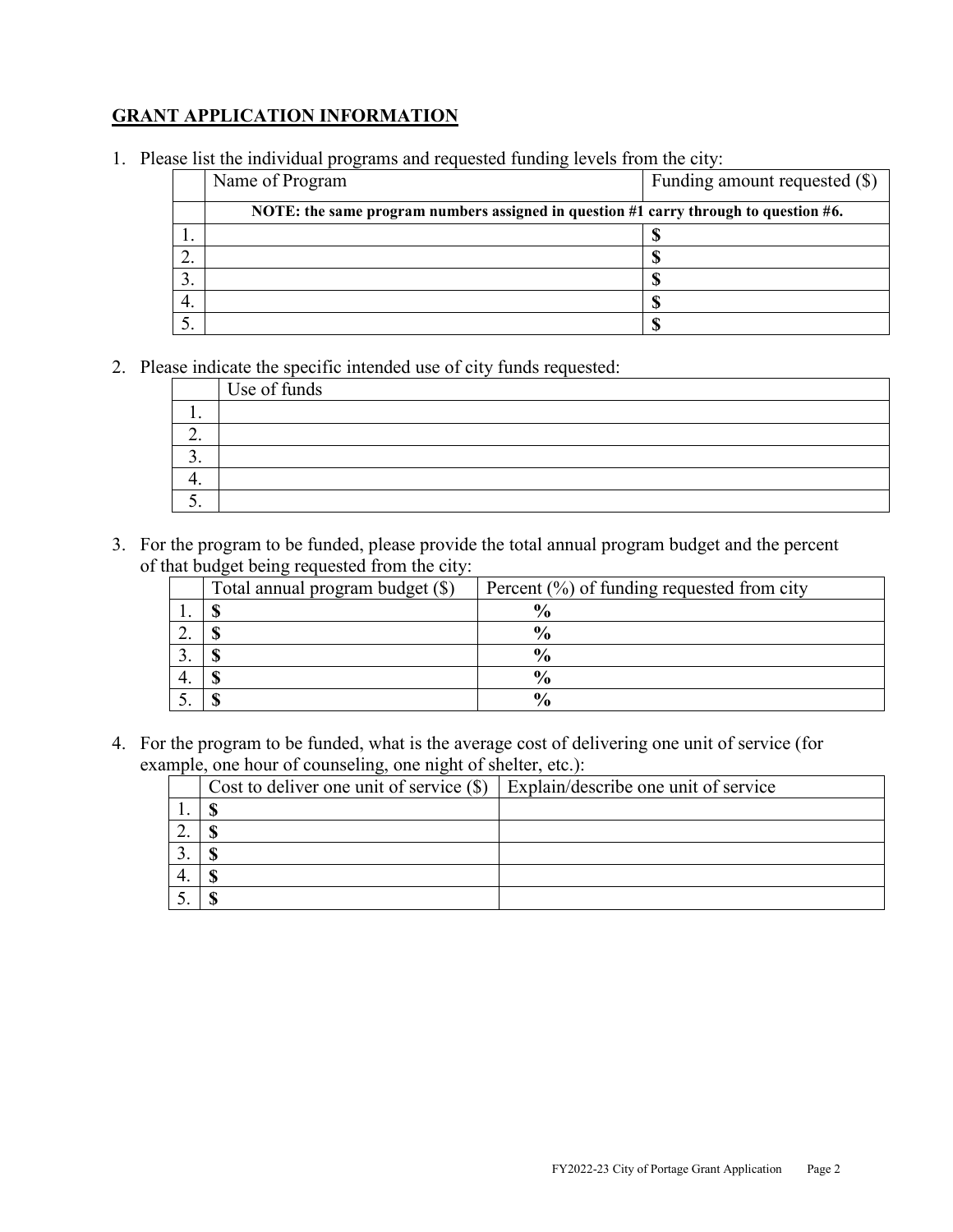5. For the program to be funded, please indicate the following\* for your most recently completed fiscal year (FY) and goals for the upcoming year:

|    | Total number of program<br>Total number of Portage<br>clients served<br>residents served |             |          | Portage residents served as percent<br>$(\%)$ of total clients served |               |                    |
|----|------------------------------------------------------------------------------------------|-------------|----------|-----------------------------------------------------------------------|---------------|--------------------|
|    |                                                                                          |             |          |                                                                       |               |                    |
|    | Prior FY                                                                                 | Upcoming FY | Prior FY | Upcoming FY                                                           | Prior FY      | <b>Upcoming FY</b> |
|    |                                                                                          |             |          |                                                                       | $\frac{6}{9}$ | $\frac{6}{9}$      |
|    |                                                                                          |             |          |                                                                       | $\frac{6}{9}$ | $\frac{0}{0}$      |
| 3. |                                                                                          |             |          |                                                                       | $\frac{6}{9}$ | $\frac{6}{9}$      |
| 4. |                                                                                          |             |          |                                                                       | $\frac{6}{9}$ | $\frac{0}{0}$      |
|    |                                                                                          |             |          |                                                                       | $\frac{0}{4}$ | $\frac{0}{4}$      |

\*Please explain if you are unable to fully track this information:

6. Is the program for which funding is being requested specifically intended to assist individuals who have been adversely affected by Covid-19:  $\square$  Yes  $\square$  No

If yes, how would these individuals be required to demonstrate eligibility based on this criteria:

- 7. Is the organization funded by the United Way and/or Kalamazoo Community Foundation?:  $\Box$ Yes  $\Box$ No If yes, how much annual total funding is provided by: United Way: \$ Kalamazoo Community Foundation: \$
- 8. For the programs to be funded, please list other significant sources of funds expected or requested, including specific information (agency name, amount requested and purpose):
- 9. Please identify the entire geographic area benefited by the services for which funding is requested (e.g. County of Kalamazoo, City of Portage, City of Kalamazoo, etc.):
- 10. For the programs to be funded, please identify which basic human needs are being addressed (check all that apply):

Provision of Housing:

☐Emergency/Homeless Shelter

- □Transitional or Permanent Housing
- ☐Homelessness Prevention (Eviction/Foreclosure/Utility Shut-off Prevention)

 $\Box$ Other (explain):  $\Box$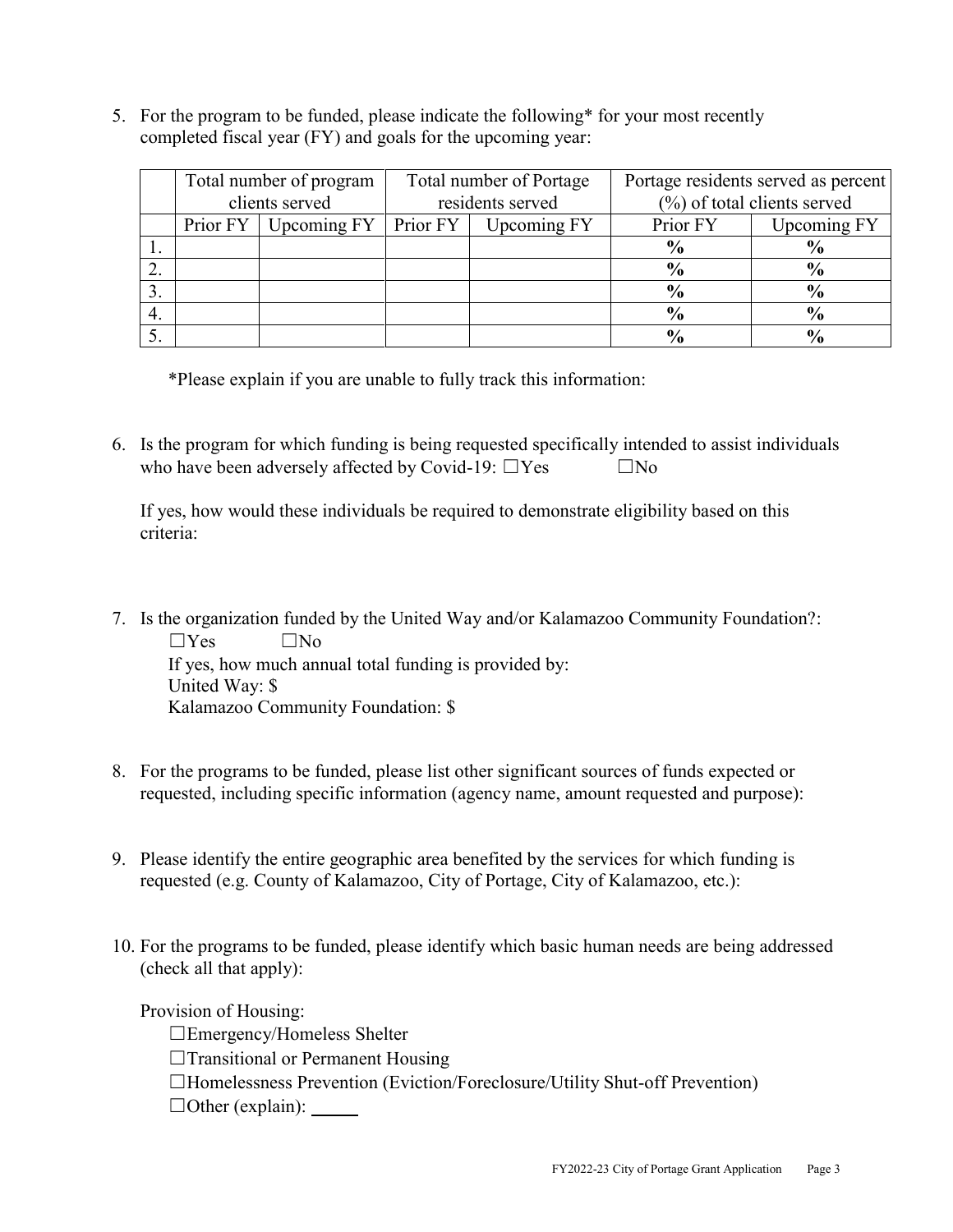Provision of Food: ☐Direct Food Distribution ☐Food Bank/Pantry  $\Box$ Meals on Wheels  $\Box$ Other (explain):

Provision of Health and Safety Services:

□ Emergency Services  $\Box$  Health Care

☐Crisis Intervention

☐Other (explain):

Provision of Clothing:

 $\Box$  Direct Distribution of Clothing

- $\Box$  Free/Low Cost Clothing and/or Distribution
- $\Box$  Other (explain):

Other (explain):

Provision of Quality of Life Enhancements:

 $\Box$  Job Training

 $\Box$  Educational Services

 $\Box$  Transportation

 $\Box$  Other (explain):

11. For the programs to be funded, how are service(s) accessible to Portage residents (check all that apply):

 $\Box$  Services located in Portage

 $\Box$  Services are mobile (e.g., directly to the citizen, at a facility located in Portage, etc.) (explain):

 $\Box$  Services accessible after normal business hours of 8:00 a.m. – 5:00 p.m.

 $\Box$  24-hour phone hot line

 $\Box$  Services available/accessible via public bus routes and/or transportation by an agency

 $\Box$  Other (explain):

- 12. What other organizations in Portage or Kalamazoo County provide the same or similar service(s) and how does your organization communicate and collaborate with other agencies to provide coordinated services to eligible individuals:
- 13. For the programs to be funded, which of the following best describes the services your organization has with other organizations serving Portage residents:
	- $\Box$  Services are unique in the community and not duplicated by others
	- $\Box$  Services are similar to others but steps are taken to avoid duplication (explain):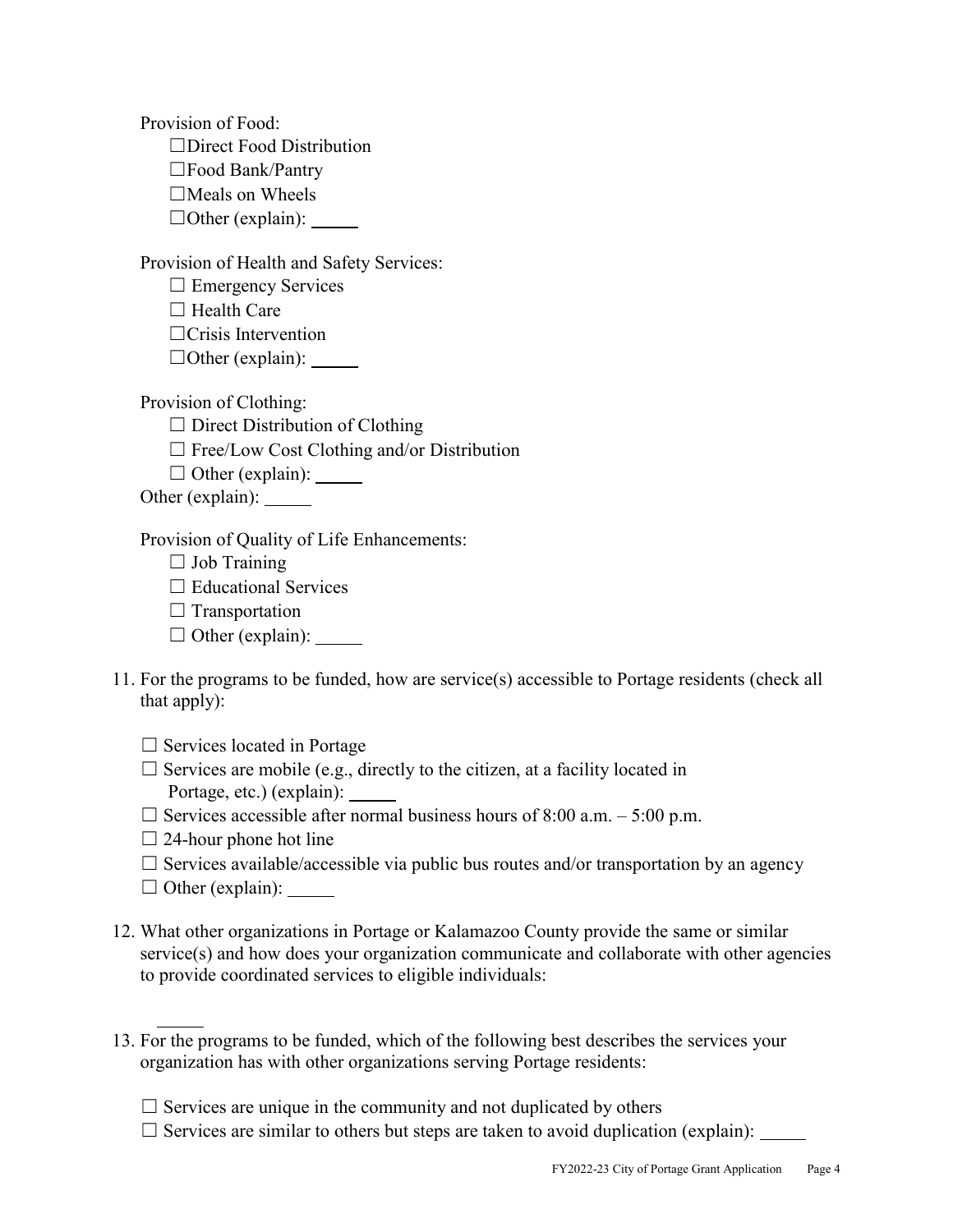- $\Box$  Services are similar to others but information and referral is routinely provided to avoid fragmentation (explain):
- $\Box$  Services are similar to others and some duplication of services occurs (explain):
- $\Box$  Does your organization collaborate with one or more area organizations to offer similar or complimentary services? (explain):
- 14. For the programs to be funded, a majority of clients are (check all that apply):
	- ☐Extremely low income (30% or below of area median income) and/or disabled and/or a victim of abuse and/or other situation
	- $\Box$ Low Income (80% or below of area median income) and/or senior citizens
	- $\Box$ Client is vulnerable or at risk of one of the above
	- $\Box$ Client is in need of services
	- $\Box$ Other (explain):
- 15. For the programs to be funded:
	- a. Describe your annual outreach efforts that are undertaken to reach your target residents in the City of Portage to notify these residents of your services and/or products (indicate all sources of outreach) and the estimated number of Portage residents reached) :
- 16. If the programs are not funded or fully funded, how will the program(s) be affected (include changes in staffing, property acquisition, and costs):
- 17. If you are a current grantee and have requested an increase in funding, please explain the rationale for the increased funding request:
- 18. Please describe the anticipated long-term sustainability of the programs for which funding is requested:
- 19. Please indicate how many public and private dollars are leveraged for each dollar of city funding requested: